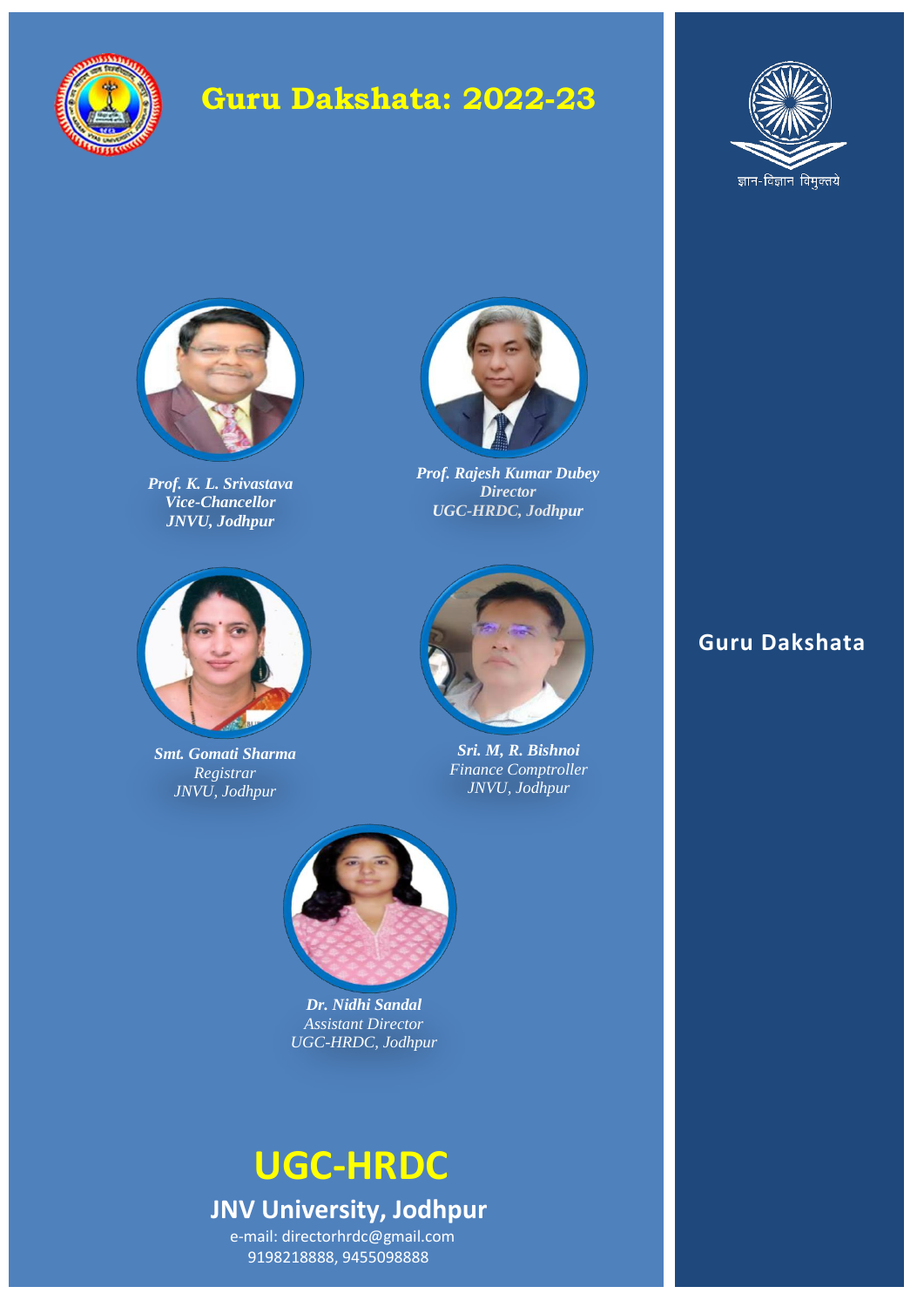

### **Module 1**

### **Higher Education and its Ecosystem**

**Objective**: To provide a comprehensive overview of Indian Higher education system.

Expected Learning Outcomes: The participants will be able to:

- Capture the trends & practices in higher education across the globe
- Understand the problems in Indian higher education system as well as challenges and opportunities in addressing these problems
- Understand the history of development of higher education and evaluate the contribution of respective universities in its development
- Appreciate the role of faculty members in the University structure

| S. No. | <b>Topics</b>                                                                                                                                                                       | <b>Resource Persons</b> | Time (hours) |
|--------|-------------------------------------------------------------------------------------------------------------------------------------------------------------------------------------|-------------------------|--------------|
| 1.     | Evolution of the Higher Education sector of India                                                                                                                                   |                         | $\mathbf{1}$ |
| 2.     | History of one's own University / college/ institute                                                                                                                                |                         | 3            |
| 3.     | National and Global trends in Higher education                                                                                                                                      |                         | $\mathbf{1}$ |
| 4.     | Current challenges and opportunities inIndian higher<br>education - implications for the everyday classroom                                                                         |                         | $\mathbf{1}$ |
| 5.     | University/ college as an institution - structure and<br>functions                                                                                                                  |                         | $\mathbf{1}$ |
| 6.     | Ecosystem around the University/college-MHRD, State<br>Departments of HigherEducation, UGC, NAAC, NIRF,<br>CEC, INFLIBNET, various regulatory bodies -implications of<br>their role |                         | $\mathbf{1}$ |
| 7.     | Recognition under 2f and 12B of UGC Act                                                                                                                                             |                         | 1.5          |
| 8.     | Schemes under UGC, ICSSR, ICHR, DBT and any other<br>funding agencies including NGOs that has relevance to<br>higher education                                                      |                         | $\mathbf{1}$ |
| 9.     | Understanding Roles and responsibilities of faculty in the<br>University Structure: Roles & responsibilities -<br>teaching, research, and support to local community                |                         | 1.5          |
| 10.    | Addressing problems of the students andconstructive<br>approach towards teaching and support for students<br>learning                                                               |                         | $\mathbf{1}$ |
| 11.    | Code of conduct, professional ethics,<br>professional relationship and network                                                                                                      |                         | 1.5          |
| 12.    | The University Act, statutes, Ordinancesand its role and<br>importance in governance                                                                                                |                         | $\mathbf{1}$ |
| 13.    | Institutional planning and development                                                                                                                                              |                         | 1.5          |
|        |                                                                                                                                                                                     |                         | 17           |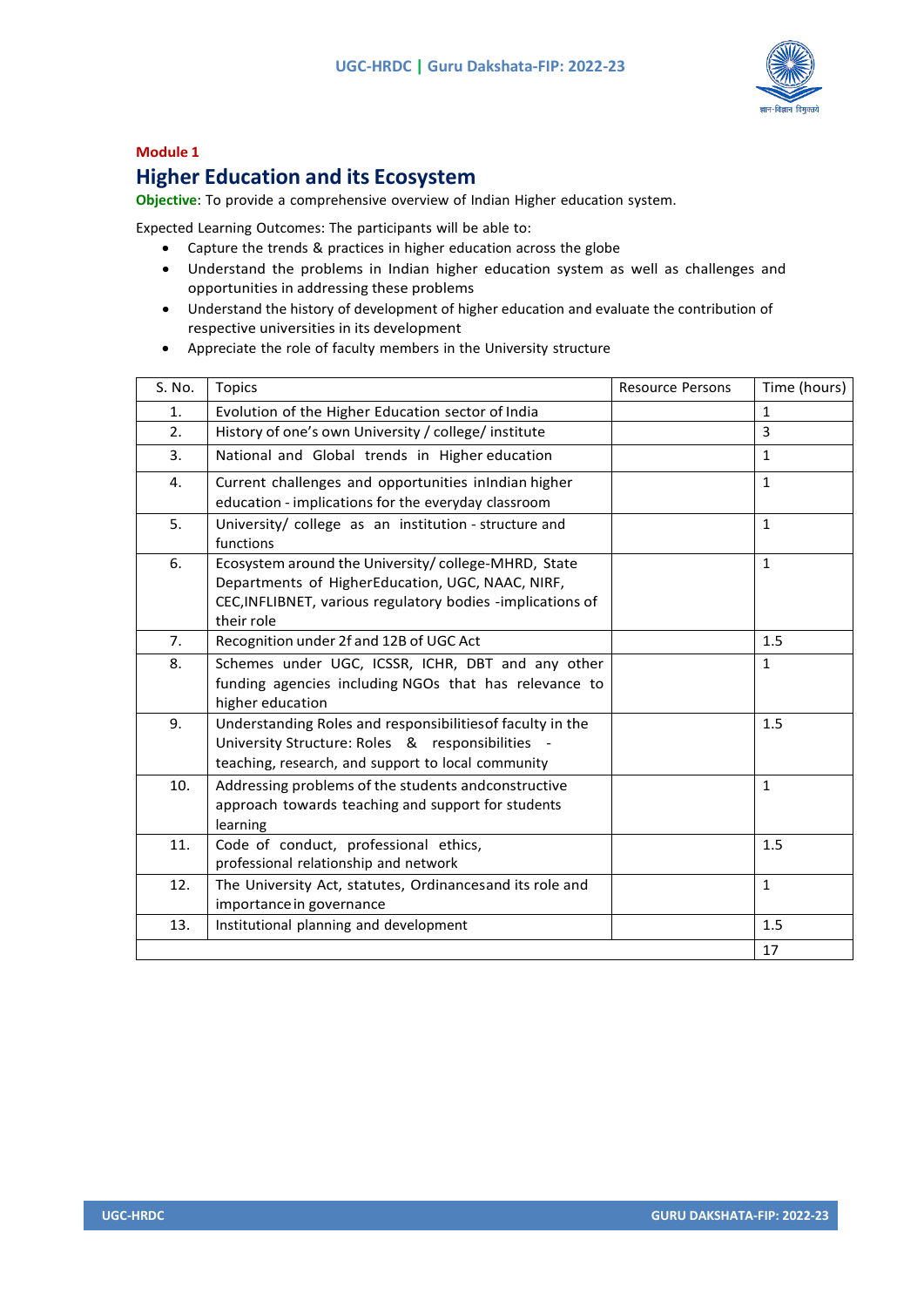

Suggested Activities: Lecture Method, Brainstorming Sessions, Interactive sessions with nonacademic personnel, Case Studies.

Suggested Assessments: Learning outcomes can be assessed through Self-assessment, feedback, practical case assignments to address the problems inside the institution, engaging in higher order abilities through oral and written means to test ability to interpret rules, regulations, act statutes etc. of various agencies related to higher education, critical analysis of issues related to higher education etc.

**All the Resource Persons will be asked to send 5 objective type questions along with their power point presentation and 3 pages writ up.**

**Objective test will be conducted for 10 marks**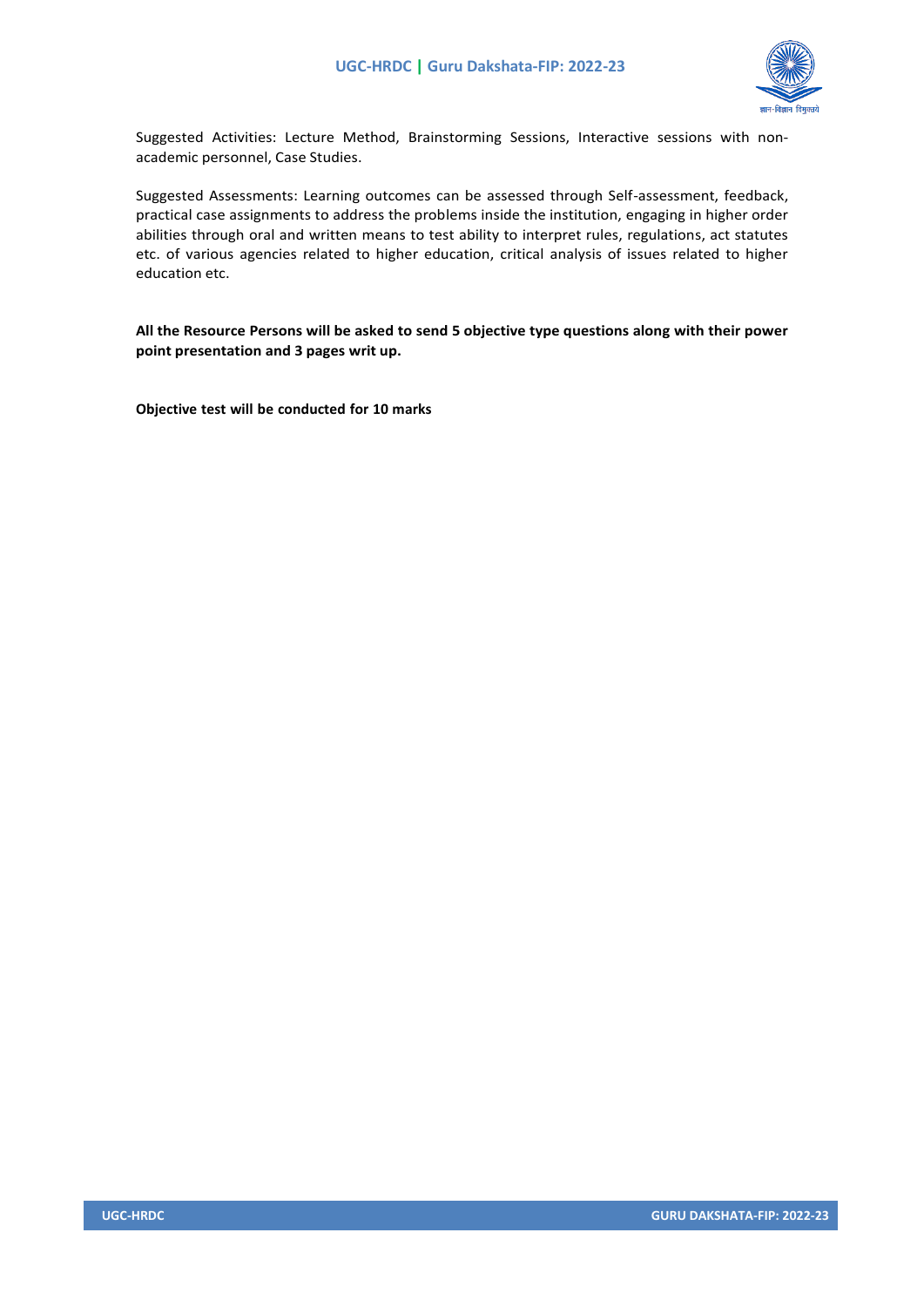### Module-2



### **Curriculum designing, Outcome based learning and Choice based credit system**

**Objective:** To provide essential knowledge and skills to be an active contributor in curriculum designing, outcomes learning procedure and choice-based credit system.

Expected Learning Outcomes:

On completion of the module, the participants will be able to:

- Understand the process of curriculum design and development
- Understand the idea and process involved in Outcome based learning
- Understand the basic essential features of choice-based credit semester system
- Understand how to incorporate feedback from the industry/practitioners while designing the curriculum

| S.             | <b>Topics</b>                                             | <b>Resource Persons</b> | Time          |
|----------------|-----------------------------------------------------------|-------------------------|---------------|
| No.            |                                                           |                         | (hours)       |
| $\mathbf{1}$   | Idea of curriculum and different perspectives on          |                         | 1.5           |
|                | curriculum                                                |                         |               |
| $\overline{2}$ | Considerations for designing the curriculum               |                         | 1.5           |
| 3              | Framing curricular objectives and organization of         |                         | 1.5           |
|                | content - connecting content with appropriate             |                         |               |
|                | learning resources, pedagogical principles and            |                         |               |
|                | assessment; integrating and interlinking courses          |                         |               |
| 4              | Taxonomies of Instructional objectives: Blooms            |                         | 1.5           |
|                | taxonomy and revised blooms taxonomy                      |                         |               |
| 5              | Student evaluation using Outcome<br>Based                 |                         | 3             |
|                | Learning - connection with the choice-based               |                         |               |
|                | credit system                                             |                         |               |
|                | History and evolution of Choice Based Credit<br>$\bullet$ |                         |               |
|                | System (CBCS)                                             |                         |               |
| 6              | Idea of the Choice Based Credit System                    |                         | 3             |
|                | opportunities and challenges of implementation -          |                         |               |
| $\overline{7}$ | Opportunities and challenges of CBCS in comparison        |                         | 3             |
|                | to Annual and semester-based system                       |                         |               |
| 8              | <b>Objective Test</b>                                     |                         | $\mathcal{P}$ |
| 9              | Question and answer session                               |                         | 1.5           |
| 10             | CBCS-case studies of good implementation                  |                         | 1.5           |
|                |                                                           |                         | 20            |

Panel lectures by expert, Individual and Group activities, Question and answer sessions, Panel discussions, Invited talks, Individual activities, Individual and group task.

**Assessments**: Learning outcomes can be assessed through assignment, through recording, projection and analysis, objective tests, Peer assessment, presentation, and rating of oral presentation.

**Objective test -10 marks; Brainstorming - 10 marks; Individual activity – 10 marks Total – 30 marks**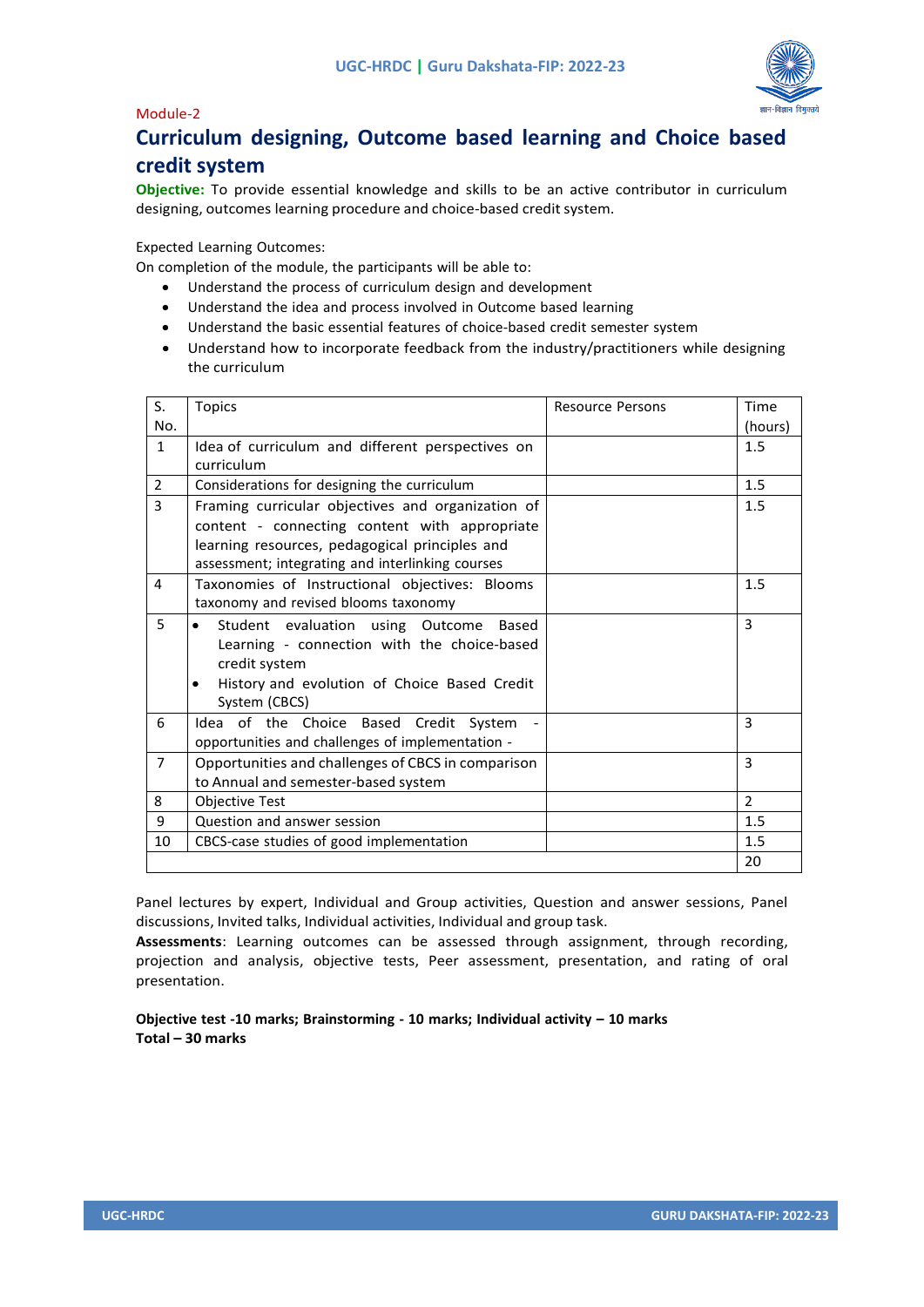

### Module 3

### **Teaching, Learning and Assessment**

### **Objective:**

Enable teachers to equip themselves with high quality teaching, learning and assessment.

### **Expected Learning Outcomes:**

By the end of the module, participants will be able to:

- Understand overarching principles of effective pedagogy and critically analysis of different methods of teaching
- Devise and recognize different innovative strategies for variable pace of learning
- Appreciate the various approaches and tools of assessment and evaluation
- Explore the linkages between pedagogy, assessment and learning
- Use and integrate technology platforms for teaching, learning and evaluation.
- Develop effective lesson planning to address learning outcomes of the programme

| S.<br>No. | <b>Topics</b>                                                                                                                                                                                                                                                                                                            | <b>Resource Persons</b> | Time<br>(hours) |
|-----------|--------------------------------------------------------------------------------------------------------------------------------------------------------------------------------------------------------------------------------------------------------------------------------------------------------------------------|-------------------------|-----------------|
| 1.        | Understanding the realm of Teaching:<br>Teaching as a profession (competencies &<br>requirements), Teaching as reflective practice,<br>Teaching as a complex/ dynamic activity and<br>metacognition of own teaching                                                                                                      |                         | $\mathbf{1}$    |
| 2.        | Understanding role, appropriate use and<br>blending of technology in teaching                                                                                                                                                                                                                                            |                         | 1.5             |
| 3.        | Strategies of teaching: Teacher-centred and<br>student-centred;<br>their<br>strengths<br>and<br>limitations; Customised strategies; need,<br>importance and potential of teachers in<br>developing teaching strategies, constructivist<br>and critical pedagogy for connecting to daily<br>life and larger social issues |                         | 1.5             |
| 4.        | Lesson Planning - Basic idea, logic and<br>different types, skills and techniques for<br>writing lesson plans                                                                                                                                                                                                            |                         | 1.5             |
| 5.        | Effective classrooms: Time management, use<br>of humor in teaching, balancing firmness and<br>friendliness                                                                                                                                                                                                               |                         | 3               |
| 6.        | Multicultural<br>inclusive<br>classrooms<br>and<br>pedagogies                                                                                                                                                                                                                                                            |                         | $\mathbf{1}$    |
| 7.        | Learning and the learner: Concept of learning,<br>Perspectives<br>of<br>learning-<br>Behaviorist,<br>Cognitive<br>constructivist;<br>Individual<br>and<br>difference, Learning styles, Role of cultural<br>relevance on learning                                                                                         |                         | 1.5             |
| 8.        | Understanding students and their needs -<br>Students<br>with<br>divergent<br>socio-cultural<br>backgrounds, students from marginalised<br><b>Students</b><br>communities,<br>with<br>special<br>educational needs, Students with learning                                                                                |                         | 3               |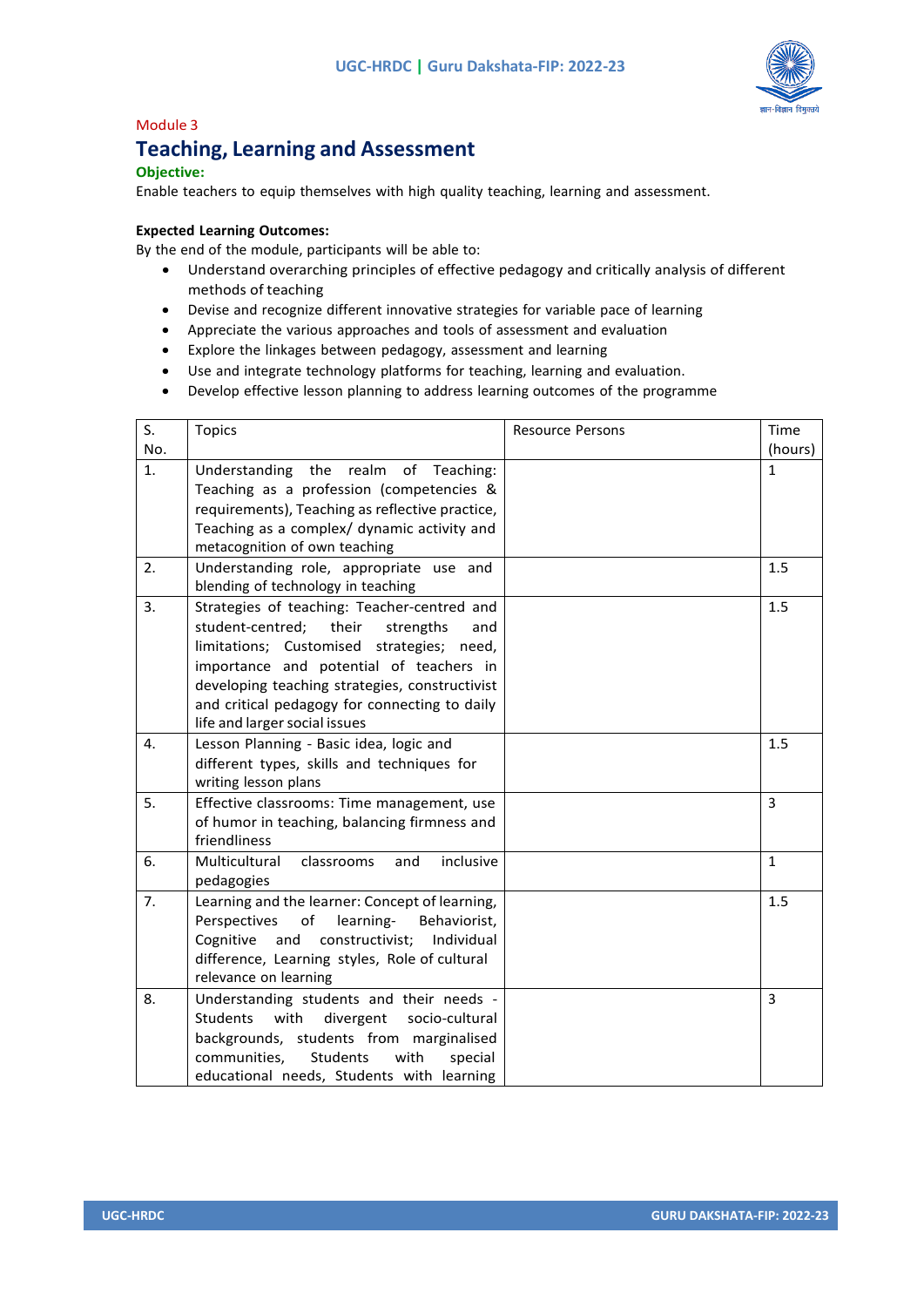

|     | difficulties, Students with extraordinary      |     |
|-----|------------------------------------------------|-----|
|     | abilities - designing inclusive strategies for |     |
|     | meeting needs of all types of students         |     |
| 9.  | Mentoring individual students and student      | 1.5 |
|     | groups- skills and strategies                  |     |
| 10. | Assessment and Evaluation: Assessment for      | 3   |
|     | learning and assessment of learning,           |     |
|     | Understanding the difference between           |     |
|     | assessment and evaluation, Formative and       |     |
|     | summative assessments, Importance of           |     |
|     | objective assessment, Development of tools     |     |
|     | for<br>objective assessment,<br>innovative     |     |
|     | Classroom assessment strategies                |     |
|     | Exercise on Assessment<br>and                  |     |
|     | Evaluation for Participant Teachers            |     |
| 11. | Creating blogs, Basics of creating Web         | 1.5 |
|     | pages/Web sites, Modulating Webinars etc       |     |
|     |                                                |     |
|     |                                                | 20  |

### **Activities:**

Lectures, ICT tools, Group Discussion, Building Assessment frameworks and instruments

Digital classroom sessions, Collaborative learning, Activity Reflection (i.e., a reflection on performance of the activity), Creating blogs, Basics of creating Web pages/Web sites, Modulating Webinars etc

ICTs such as videos, television and multimedia computer software that combine text, sound, and colorful, moving images can be used to provide challenging and authentic content that will engage the student in the learning process and in getting across abstract concepts and logics in a short span of time

### **Assessments:**

Learning outcomes may be assessed through Self-Appraisal, and Feedback, Exercise on Assessment and Evaluation, ICT based exercises, Assessment Frameworks and instruments.

### **All the Resource Persons will be asked to send 5 objective type questions along with their power point presentation and 3 pages write up.**

**Objective test will be conducted for 10 marks Exercise on Assessment and Evaluation – Model questions will be framed by the participants- 10 marks Total – 20 marks**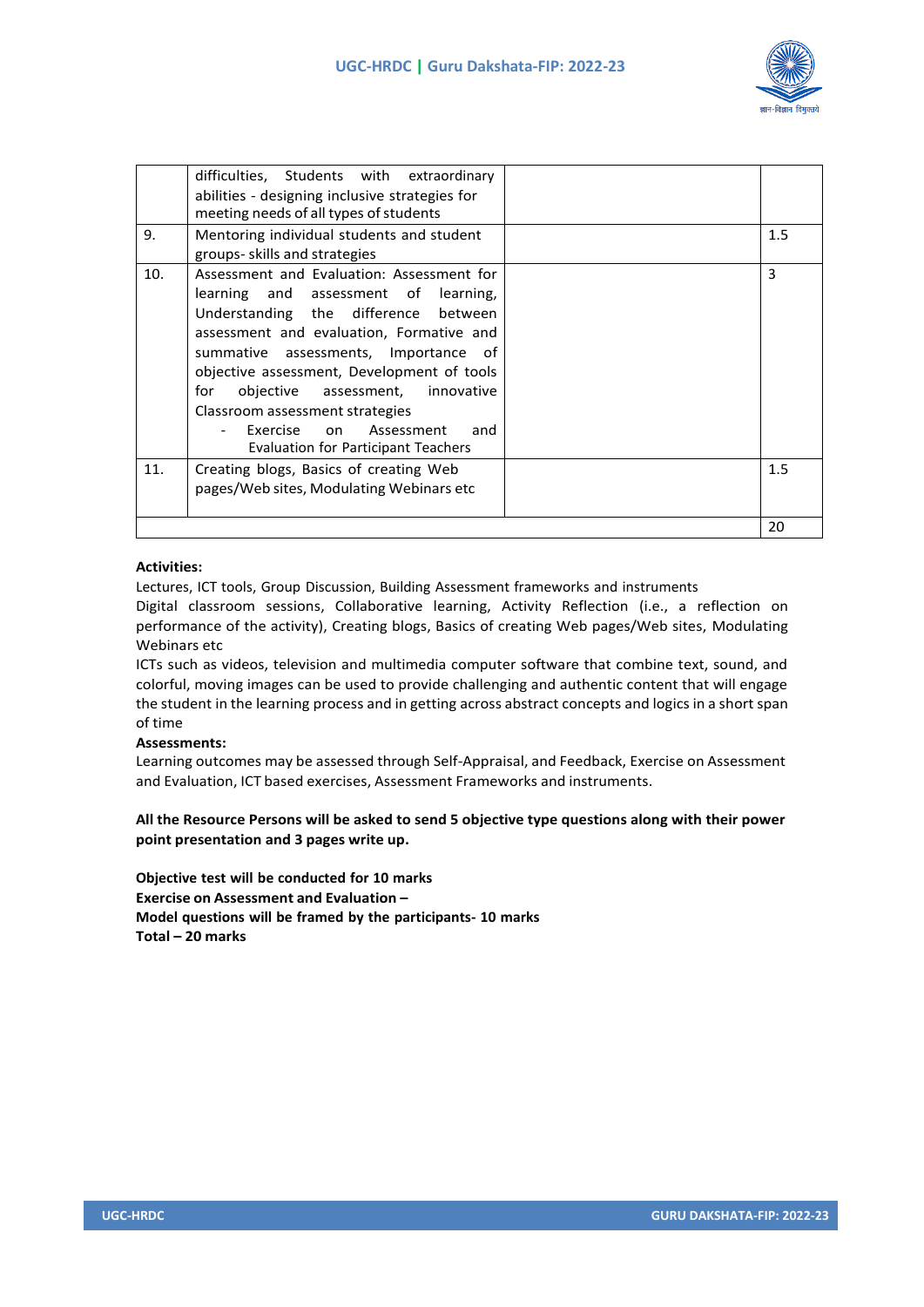

### Module 4: **Technology for Teaching and Assessment of I-generation**

**Objective:** Encourage participants to use the potential of technology in teaching and assessment.

Expected learning outcome: At the end of the course the participants will be able to:

- Understand and appreciate the potential of technology in teaching learning process
- Make use of technology for assessment and evaluation practices
- Communicate and deliver information to mass of students in quite individual ways
- Update oneself with latest developments in technology and use them for educational purposes
- Learn how to use free/open source software/hardware in education
- Understand and appreciate various digital initiatives of Government of India for enriching higher education, in particular Annual Refresher Programme in Teaching (ARPIT) for online refresher modules

| S.             | <b>Topics</b>                                                                                                                                                                                                                                                                                                       | <b>Resource Persons</b> | Time    |
|----------------|---------------------------------------------------------------------------------------------------------------------------------------------------------------------------------------------------------------------------------------------------------------------------------------------------------------------|-------------------------|---------|
| No.            |                                                                                                                                                                                                                                                                                                                     |                         | (hours) |
| $\mathbf{1}$   | Understanding online learning applications &<br>system : Learning Management Systems (LMS),<br>Types of e-learning applications: e-content,<br>Multimedia based Interactive Tutorial, Web<br>based Lectures, e-Books, Learning Objects,<br>Virtual Class, Simulation and Virtual Reality<br>based learning systems, |                         | 1.5     |
| $\overline{2}$ | Open Course Ware(OCW), Open Educational<br>Resources (OER), and Open Online Courses<br>(MOOCs), use of social media and online library<br>resource                                                                                                                                                                  |                         | 1.5     |
| 3              | Developing e-content: Basics of Static e-content<br>development,                                                                                                                                                                                                                                                    |                         | 3       |
| $\overline{4}$ | Citation and referencing, IPR and copyright<br>issues, Anti-Plagiarism Tools, Sensitive issues in<br>Indian context for development of e-content<br>(accessibility, Gender, social, etc.)                                                                                                                           |                         | 1.5     |
| 5              | India's Initiatives in e-learning: NKC & NME-ICT,<br>CBCS, MOOC & SWAYAM, , ARPIT                                                                                                                                                                                                                                   |                         | 1.5     |
| 6              | MOOCs: Concept, Structure, Preparing the<br><b>MOOC</b><br>Proposal,<br>Script/Storyboarding,<br>Preparation of Teaching Learning Materials,<br>Developing effective power point presentation<br>for MOOC recording, Production of digital<br>content, LMS & CMS for developing e-learning<br>applications/ OERs    |                         | 1.5     |
| $\overline{7}$ | ICT based assessment methods: Developing<br>tools and conduct of online assessments, ICT in<br>the marking and grading of assessments dot<br>plots, matrix analyses, curve fitting, ICT in the                                                                                                                      |                         | 3       |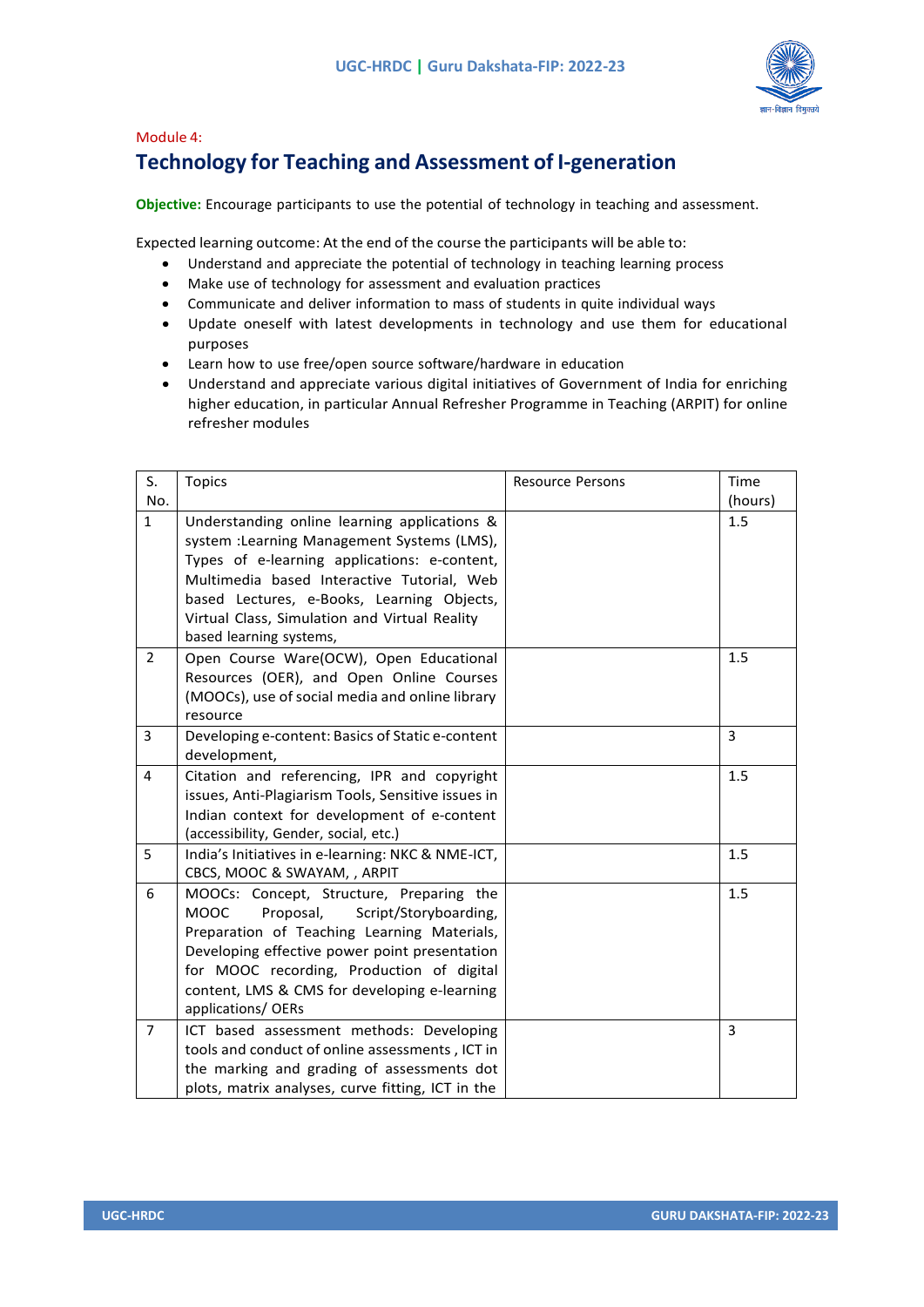

|   | compilation and submission of grades, ICT in the<br>management of marks and feedback to<br>students                                            |     |
|---|------------------------------------------------------------------------------------------------------------------------------------------------|-----|
| 8 | development (script<br>writing,<br>-e-content<br>shooting)<br>- Creating blogs (ICT based exercise)<br>- Modulating Webinars<br>-Video editing | 6.5 |
|   |                                                                                                                                                | 20  |

### **Activities:**

Digital classroom sessions, Collaborative learning, Activity Reflection (i.e., a reflection on performance of the activity), Creating blogs, Basics of creating Web pages/Web sites, Modulating Webinars etc

ICTs such as videos, television and multimedia computer software that combine text, sound, and colorful, moving images can be used to provide challenging and authentic content that will engage the student in the learning process and in getting across abstract concepts and logics in a short span of time.

### **Assessments:**

Learning outcomes may be assessed through Self-Appraisal, and Feedback, Exercise on Assessment and Evaluation, ICT based exercises, Assessment Frameworks and instruments.

**All the Resource Persons will be asked to send 5 objective type questions along with their power point presentation and 3 pages writ up.**

**Objective test will be conducted for 10 marks E-content development – 20 marks Total – 30 marks**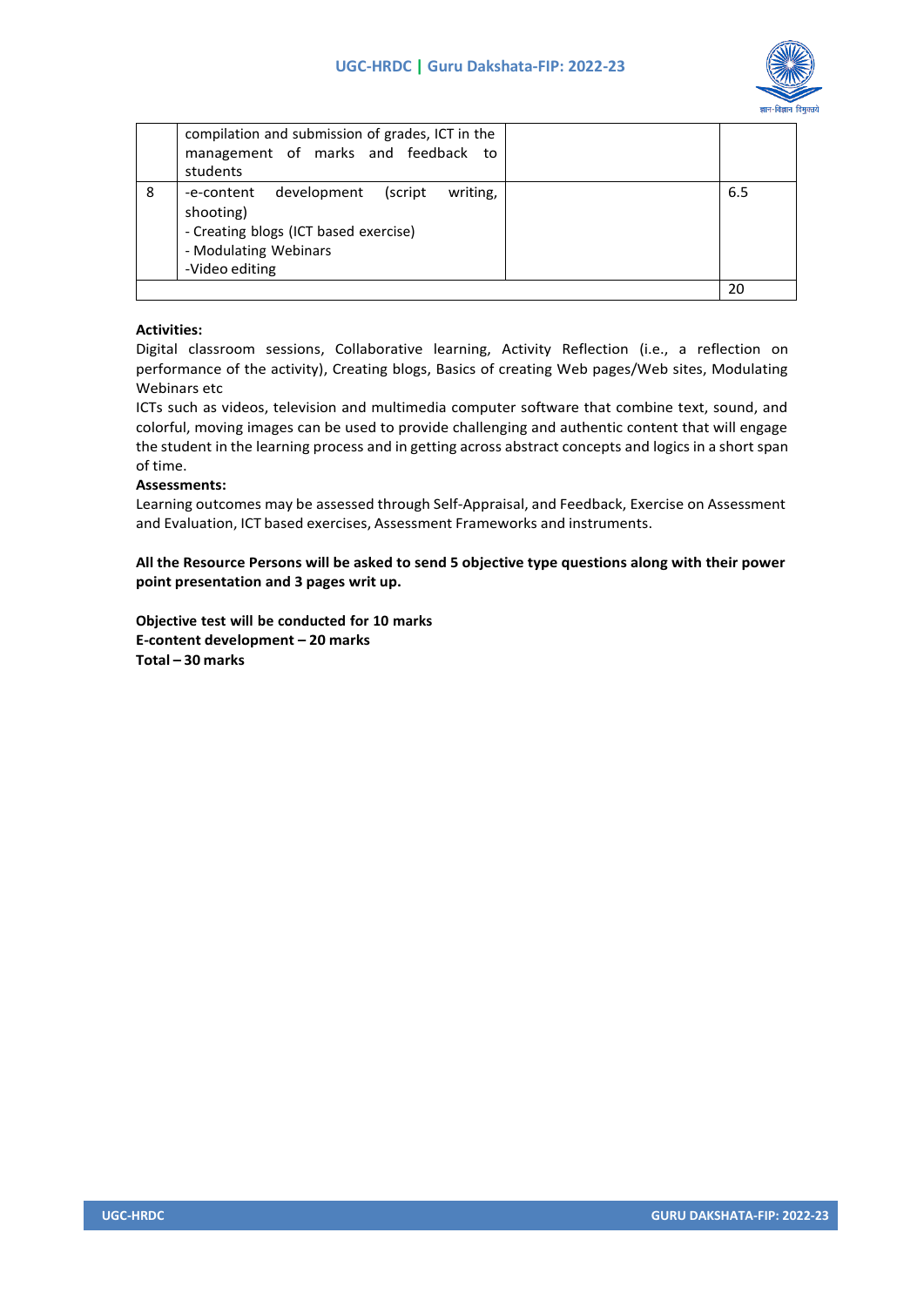

### Module 5: **Personal-Emotional Development and Counselling**

**Objectives:** To enable participants to attain basic skills in personal – emotional development and counselling.

Expected Learning Outcomes: At the end of the course the participants will be able to:

- understand and deal effectively with different types of personality
- act in consonance with the diverse world of learners
- learn to deal and manage stress among the learners
- counsel the learners effectively

| S.No. | <b>Topics</b>                                                                                                                                                                                                                                                                                     | Resource<br>Persons | Time<br>(hours) |
|-------|---------------------------------------------------------------------------------------------------------------------------------------------------------------------------------------------------------------------------------------------------------------------------------------------------|---------------------|-----------------|
| 1.    | Personality and its defining characteristics, Assessment of<br>personality                                                                                                                                                                                                                        |                     | 1.5             |
| 2.    | Nature and types of adjustment problems: academic, emotional<br>and social                                                                                                                                                                                                                        |                     | 1.5             |
| 3.    | Understanding the Student Diversity: Students with Learning<br>Difficulties, Exceptional students, Gifted students, students<br>with divergent Socio-Cultural<br>Background                                                                                                                       |                     | 3               |
| 4.    | Understanding stress and its impact atdifferent levels,<br>Managing Stress and time<br>management                                                                                                                                                                                                 |                     | 3               |
| 5.    | -Consequences of a work-life imbalance among teachers, Ways<br>for improved-lifebalance; Emotional intelligence in work as well<br>as other areas of life<br>-Students with Learning Difficulties, Exceptional students, Gifted<br>students, students with divergent Socio-Cultural<br>Background |                     | 8               |
| 6.    | Counselling strategies for better personal and class adjustment-<br>Freud's Psychoanalytic, Behavioristic, Gestalt; Directive, non-<br>directive, eclectic, Individualand group counselling, Ethical and<br>moral<br>codes of counselling                                                         |                     | 3               |
|       |                                                                                                                                                                                                                                                                                                   |                     | 20              |

#### **Activities:**

Preparation and maintenance of self-appraisal reports, collecting case history of learners, Conduct guidance and counselling programme, Organising a job fair/career fate, Preparation and administration of any two tools: Observation, Interview, Questionnaire etc. with respect to counselling services. Role play based practicals and group activities.

### **Assessments:**

Learning outcomes may be assessed through assignment, objective tests, Peer assessment.

**All the Resource Persons will be asked to send 5 objective type questions along with their power point presentation and 3 pages write up.**

**Objective test will be conducted for 10 marks Seminar – 20 marks Total -30 marks**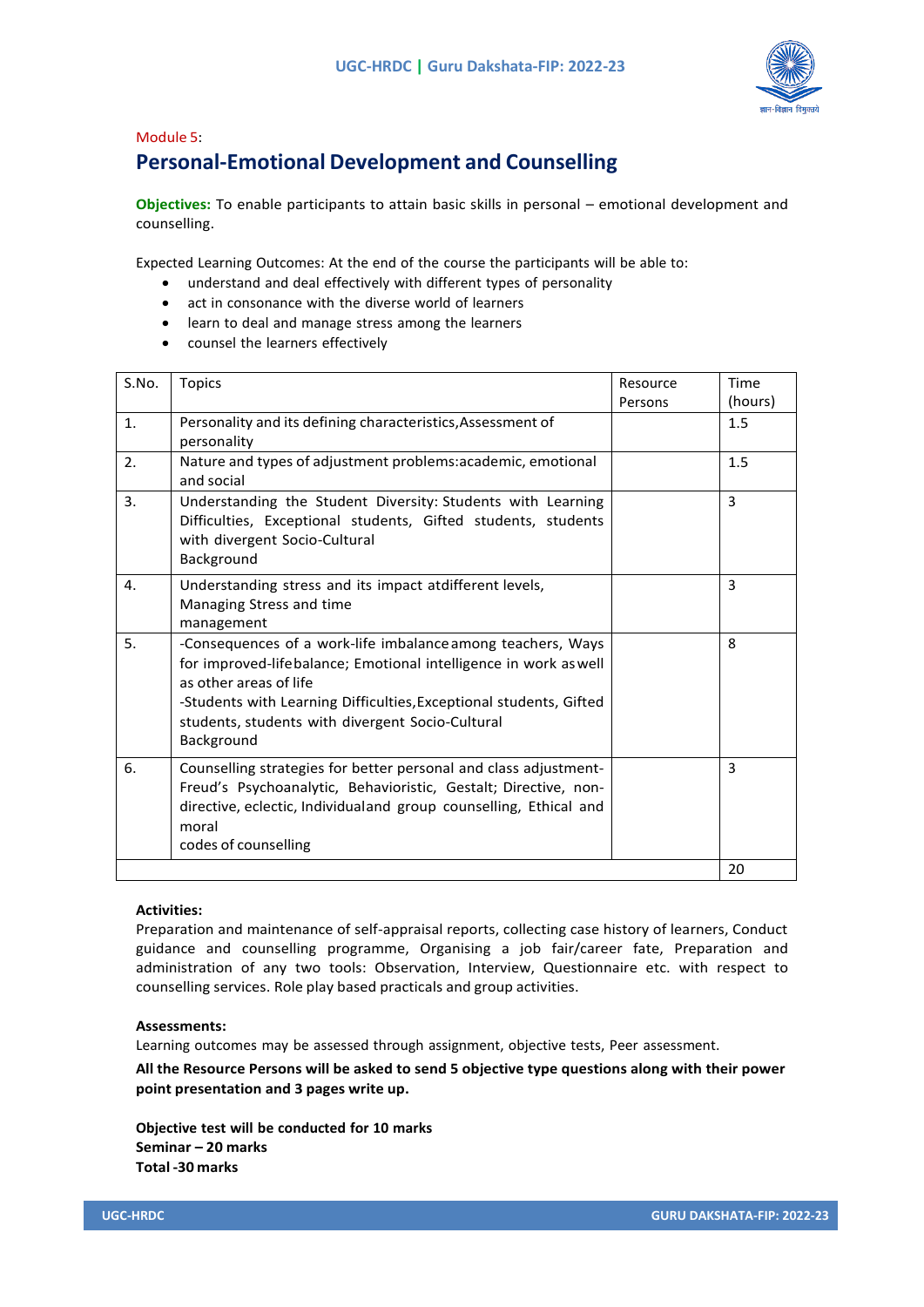

### Module 6:

### **Research, Professional Development and Academic Leadership**

**Objective**: Enabling participants to acquire research skills, leadership qualities and facilitating one's own professional development

Expected Learning Outcomes: At the end of the course the participants will be able to:

- Understand dynamics of academic leadership
- Reflect on the role of research in teaching and overall professional development
- Discuss ways of ensuring integrity and ethics in conducting research
- List out ideas for conducting interdisciplinary and collaborative research studies; action researches - Formulate strategies for engaging in meaningful research

| S.  | <b>Topics</b>                                                                                                                                                                                                                               | <b>Resource Persons</b> | Time (hours) |
|-----|---------------------------------------------------------------------------------------------------------------------------------------------------------------------------------------------------------------------------------------------|-------------------------|--------------|
| No. |                                                                                                                                                                                                                                             |                         |              |
| 1.  | Conceiving both teaching and research to strengthen<br>the connections between the two                                                                                                                                                      |                         | 1.5          |
| 2.  | Building effective teaching-research links at the<br>curriculum level                                                                                                                                                                       |                         | 1.5          |
| 3.  | inter-disciplinary<br>and<br>collaborative<br><b>Designing</b><br>research projects in specific disciplines                                                                                                                                 |                         | 1.5          |
| 4.  | Conducting Discipline-specific Research: planning,<br>research<br>writing<br>$\mathsf{a}$<br>proposal,<br>and<br>funding<br>opportunities, involving students in research                                                                   |                         | 1.5          |
| 5.  | Quantitative, qualitative and mixed methods of<br>research                                                                                                                                                                                  |                         | 1.5          |
| 6.  | Software tools for research and for plagiarism check:<br>Latex, Bibliographic, End Note, BibTex, Turnitin,<br>Statistical, other open-sources tools; data in the<br>public domain                                                           |                         | 1.5          |
| 7.  | Preparing to become a PhD guide: roles and<br>responsibilities                                                                                                                                                                              |                         | $\mathbf{1}$ |
| 8.  | Mapping community needs for Socially Useful<br>research                                                                                                                                                                                     |                         | $\mathbf{1}$ |
| 9.  | Research ethics- Academic honesty and integrity,<br>Consent and its implications, Converting a thesis into<br>authentic publication ready material                                                                                          |                         | $\mathbf{1}$ |
| 10. | Importance of and strategies for staying updated<br>with developments in teaching and in one's own<br>discipline                                                                                                                            |                         | 0.5          |
| 11. | professional teachers<br>with<br>Associating<br>and<br>discipline-related organisations- Need, how to draw<br>best out of them for professional growth, Cases/<br>Examples for organisations role in professional<br>upliftment of teachers |                         | 0.5          |
| 12. | Continuing<br>Professional<br>Opportunities<br>for<br>Development- National International, Government<br>and Nongovernment                                                                                                                  |                         | 1.5          |
| 13. | Fundamentals of Strategic and Transformational                                                                                                                                                                                              |                         | 0.5          |

Focus areas/themes: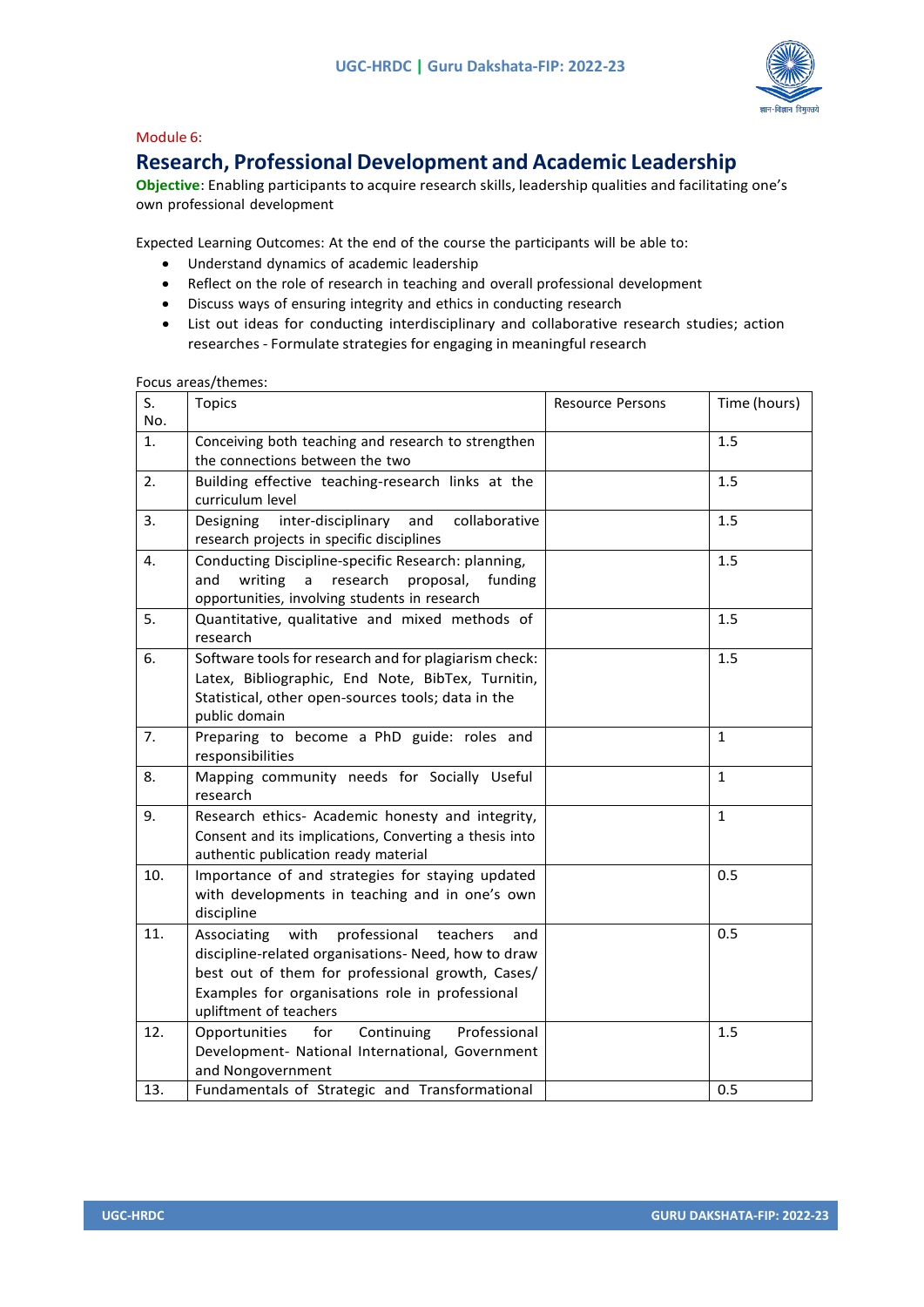

|     | leadership                                                                                                           |     |
|-----|----------------------------------------------------------------------------------------------------------------------|-----|
| 14. | Developing organization aspiration and strategy for<br>growth                                                        | 0.5 |
| 15. | Different kinds of leadership - results-oriented<br>leadership, creative leadership, leading for creative<br>results | 1.5 |
| 16. | Role of academic heads and faculties for quality<br>higher education                                                 | 3   |
|     |                                                                                                                      | 20  |

**Activities:** Self-Appraisal and Feedback form, ICT based exercise Case-study based discussions of good research outputs in specific disciplines, Expert talks with discussion, Research proposal writing exercise, using plagiarism software; short videos on research; interdisciplinarity in action: joint session by resource persons from different disciplines to discuss a common topic; resources persons from research ethics committee.

### **Assessments:**

Learning outcomes may be assessed through Institutional case studies, Designing a draft research proposal, recognizing plagiarism through different means; peer assessment, reflection / self assessment.

- **All the Resource Persons will be asked to send 5 objective type questions along with their power point presentation and 3 pages writ up.**
- **Participant teachers should design a draft research proposal and submit; it will be valued by Experts**

**Objective test will be conducted for 10 marks Project Proposal – 20 marks Total – 30 marks**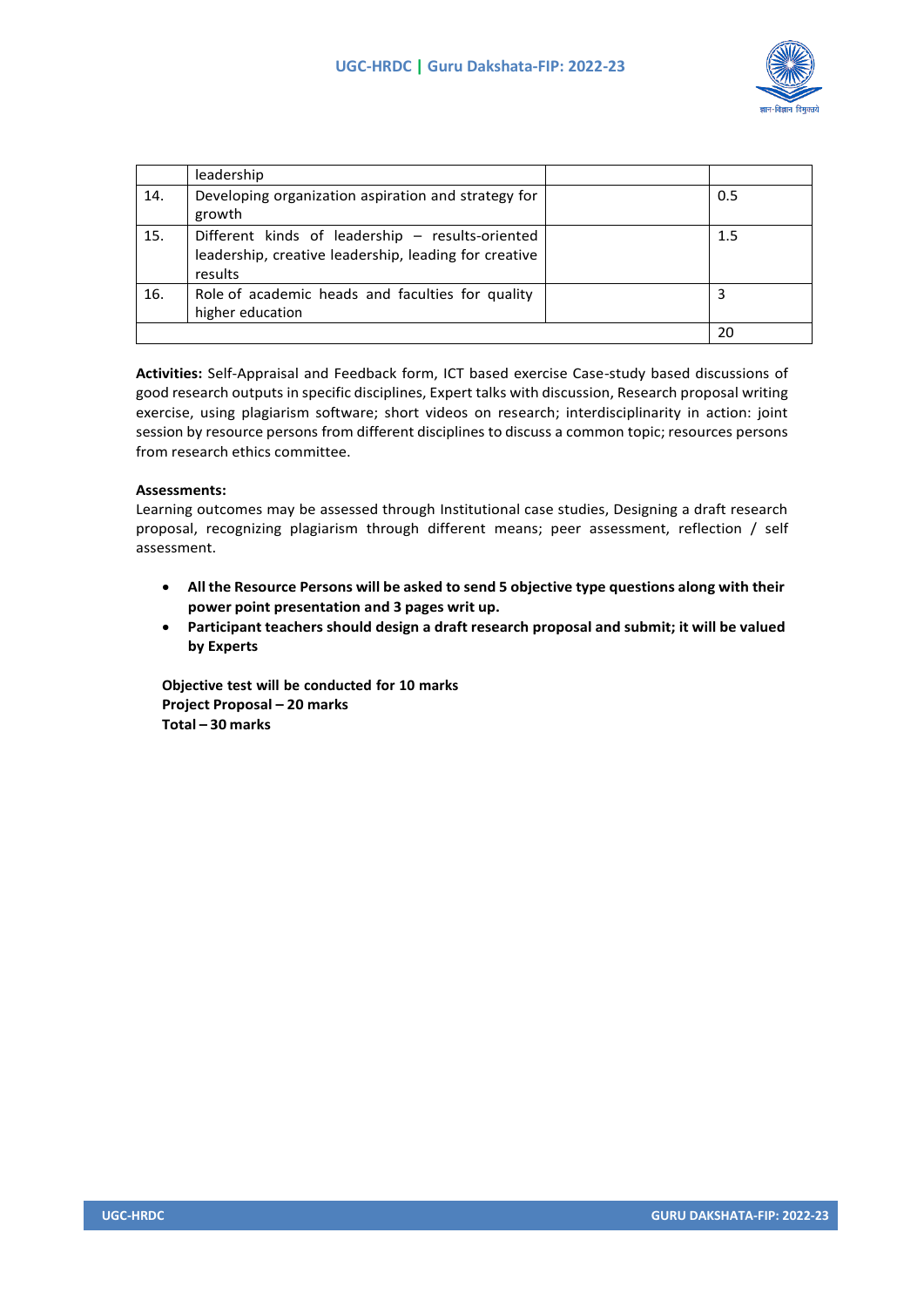

### Module 7:

### **Academic Integrity**

**Objective:** To promote academic integrity among participants to have a trustworthy and high quality academic outputs from higher education institutions.

Learning outcomes: At the end of the course the participants will be able to:

- Avoid plagiarism in their academic practices
- Identify and maintain academic standards expected from them
- Practice honesty and rigor in research and academic publishing

| S.             | <b>Topics</b>                                    | <b>Resource Persons</b> | Time         |
|----------------|--------------------------------------------------|-------------------------|--------------|
|                |                                                  |                         |              |
| No.            |                                                  |                         | (hours)      |
| $\mathbf{1}$ . | Defining academic integrity                      |                         | 0.5          |
| 2.             | Honor codes and honor pledges: need and          |                         | 1            |
|                | importance. Case analysis of the Honor codes of  |                         |              |
|                | some well-established institutions               |                         |              |
| 3.             | Plagiarism: types, issues and consequences.      |                         | 1.5          |
|                | Ways and means of protecting students and        |                         |              |
|                | teachers from plagiarism                         |                         |              |
| 4.             | Cheating in academic matters: Reasons, types     |                         | $\mathbf{1}$ |
|                | and consequences                                 |                         |              |
| 5.             | Challenges of academic integrity in the time of  |                         | 3            |
|                | Information technology; Information literacy:    |                         |              |
|                | Need and Importance                              |                         |              |
| 6.             | Ethical conduct of research, Publication ethics, |                         | $\mathbf{1}$ |
|                | Issues of unauthorized collaboration             |                         |              |
| 7.             | Consequence for academic dishonesty              |                         | 1            |
| 8.             | Ways of promoting academic<br>integrity,         |                         | 1            |
|                | Importance of academic integrity in high quality |                         |              |
|                | academic and research outputs                    |                         |              |
|                |                                                  |                         | 10           |

#### Focus area/ Themes:

**Activities:** Lectures, Discussion Group, Panel Discussion, Hands-on experiences on information literacy and plagiarism tools and other software intended for the purpose, Documentaries, case studies.

**Assessments**: Development of sample Honour codes, Oral presentations, involvement in activities related to hands on experiences and written assignments.

- **All the Resource Persons will be asked to send 5 objective type questions along with their power point presentation and 3 pages writ up.**
- **Assignments should be submitted by participant teachers and they can be evaluated.**

**Objective test will be conducted for 10 marks Micro teaching – 10 marks Assignment – 10 marks Total – 30 marks**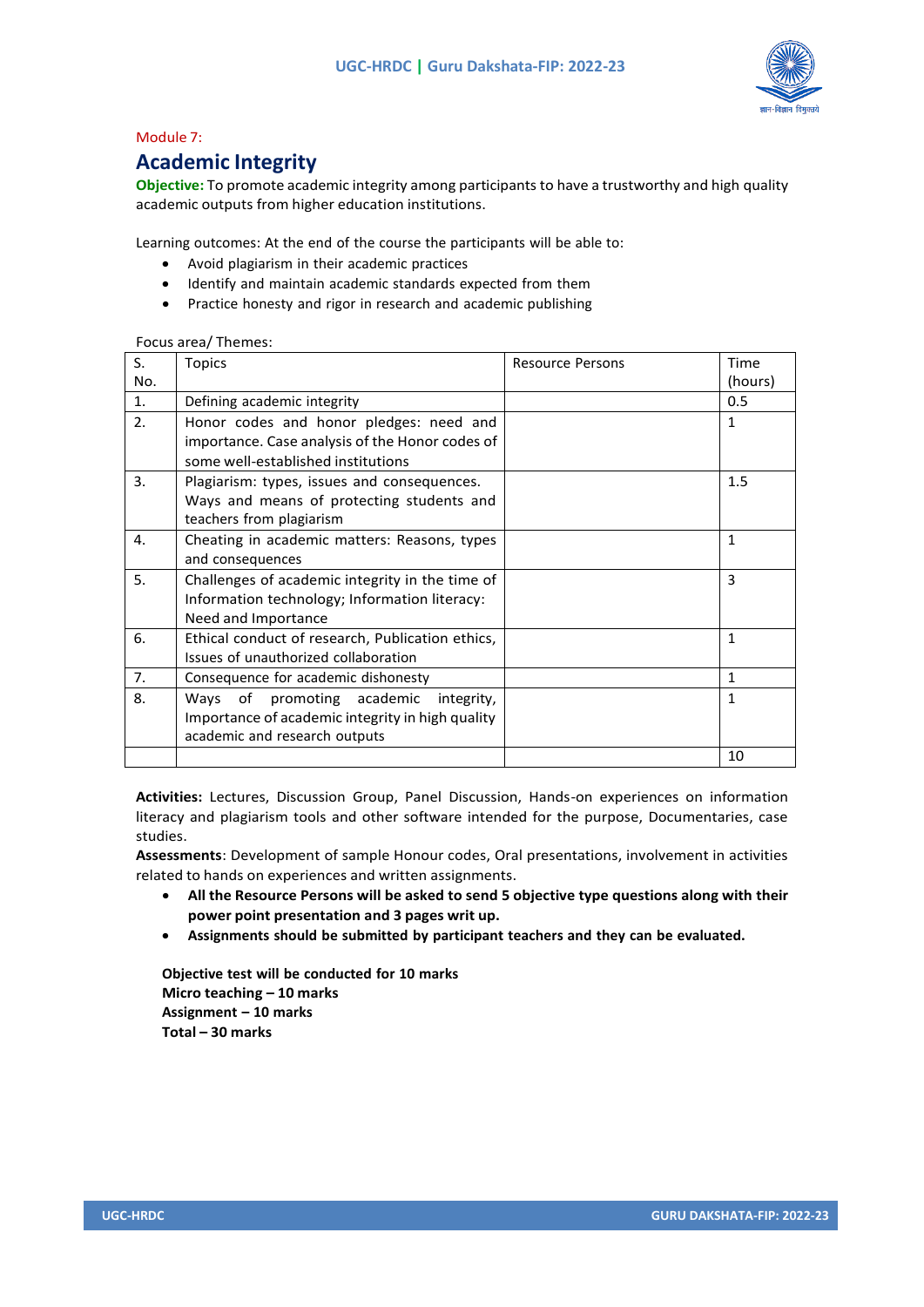

### Module 8:

### **Constitutional Values, Human Rights and Fundamental Duties**

**Objective:** To sensitize Constitutional Values, Human Rights and Fundamental Duties that help participants to internalize the need for an egalitarian and sustainable society.

Learning outcomes: After completion of module the participants will be able to: -

Understand the linkage between Constitutional values, human rights, fundamental duties and education

- Appreciate the importance of methods and strategies to integrate Constitutional values and in classroom teaching and research

| S.  | <b>Topics</b>                                                                                                                                                           | <b>Resource Persons</b> | Time         |
|-----|-------------------------------------------------------------------------------------------------------------------------------------------------------------------------|-------------------------|--------------|
| No. |                                                                                                                                                                         |                         | (hours)      |
| 1.  | Connect between Constitutional values and<br>education                                                                                                                  |                         | 3            |
| 2.  | Human Rights & Fundamental Duties                                                                                                                                       |                         | 1.5          |
| 3.  | Implications for the teaching, learning and<br>research                                                                                                                 |                         | 1.5          |
| 4.  | Caste, class and gender in the classroom $-$<br>examining bias in curriculum, textbooks,<br>classroom processes, research                                               |                         | 1.5          |
| 5.  | Role of education in creating a more equal<br>and just society                                                                                                          |                         | 1.5          |
| 6.  | Looking beyond stereotypical generalizations<br>- learning respect and tolerance<br>Importance of 'universal' values - truth,<br>righteous conduct, peace, non-violence |                         | 1.5          |
| 7.  | Anchoring professional ethics in universal<br>values                                                                                                                    |                         | 1.5          |
| 8.  | Brainstorming session/ Group Discussion on<br>specific questions                                                                                                        |                         | $\mathbf{1}$ |
|     |                                                                                                                                                                         |                         | 13           |

Focus areas/themes:

**Suggested Activities**: Expert-led talks and open discussion, brainstorming sessions on specific questions, Case Studies, Creating a sustainable campus plan in groups, Documentaries.

### **Assessments:**

Learning outcomes may be assessed through Preparing case studies, group discussions with value conflicts, invited talks.

- **All the Resource Persons will be asked to send 5 objective type questions along with their power point presentation and 3 pages writ up.**
- **Participant Teachers are to conduct Brain storming/Group Discussion sessions which will be evaluated**

**Objective test will be conducted for 10 marks Brainstorming/Group Discussion – 10 marks Total – 20 marks**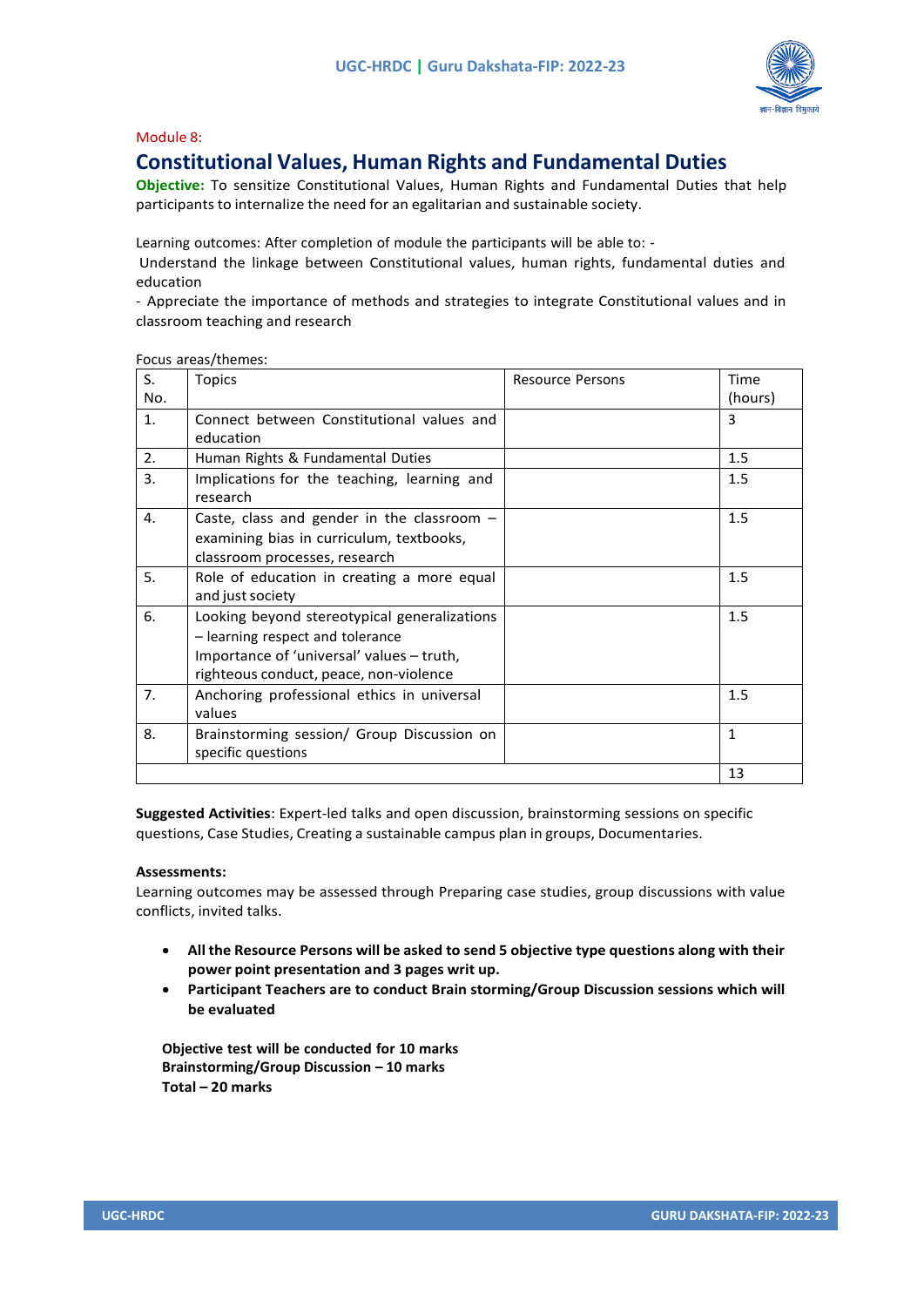

### Module 9:

### **Environmental Consciousness and Sustainable Development Goals Objectives:**

To develop awareness on Environmental Consciousness and Sustainable Development Goals (SDG) among participants and promote critical evaluation of the current status and future potential of India about SDG.

Expected Learning Outcomes:

At the end of the module participants will be able to:

- Appreciate the role of Environmental Consciousness and SDG for a future society
- Identify their critical role in the march of nation towards attaining SDG
- Realize this role by appropriately integrating SDG into their teaching and research Themes

Focus Areas:

Importance of each of the following Sustainable development goals categorized here under for a better society:

| S.  | <b>Topics</b>                                                                                                                                                                                                                                                                                                                                     | Resource Person | Time           |
|-----|---------------------------------------------------------------------------------------------------------------------------------------------------------------------------------------------------------------------------------------------------------------------------------------------------------------------------------------------------|-----------------|----------------|
| No. |                                                                                                                                                                                                                                                                                                                                                   | (Tentative)     | (hours)        |
| 1.  | Health and Environment- Good health and wellbeing, Sustainable<br>cities and communities, responsible consumption and production,<br>Climate action, Life below water, Life on land, Affordable and<br>clean energy, Clean water and sanitation and Information about<br>initiatives like<br>Swachh Bharat Mission etc.                           |                 | $\overline{2}$ |
| 2.  | Economy- Decent work and Economic growth,<br>Industry innovation and infrastructure                                                                                                                                                                                                                                                               |                 | 3              |
| 3.  | Social Justice- No poverty, zero hunger, Qualityeducation, Gender<br>equality, Reduced inequality, Peace, justice and strong<br>institutions, Partnership to achieve the goals                                                                                                                                                                    |                 | 3              |
| 4.  | Role of teachers and higher education institutions in supporting<br>nation to attain SDG, Necessity of SDG for a better society,<br>Current status of India with regard to SDG, whether higher<br>education is suitably aligned, Exploring linkages with constitutional<br>values, Overview of public policy Roadmap for attaining SDG by<br>2030 |                 | $\overline{2}$ |
|     | Total                                                                                                                                                                                                                                                                                                                                             |                 | 10             |

### **Suggested Activities**

Lecture Method, Brainstorming Sessions, Interactive sessions with Case Studies, Documentaries, Creating a sustainable campus plan in groups.

### **Suggested Assessments**

The learning outcomes may be measures through Self-assessment, feedback, ability to speak on the importance of SDG, ability to prepare brief notes on SDG and its various dimensions.

• **All the Resource Persons will be asked to send 5 objective type questions along with their power point presentation and 3 pages writ up.**

**Objective test will be conducted for 10 marks**

**Submission of brief notes on SDG and its various dimensions by the participant teachers- 10 marks Total -20 marks**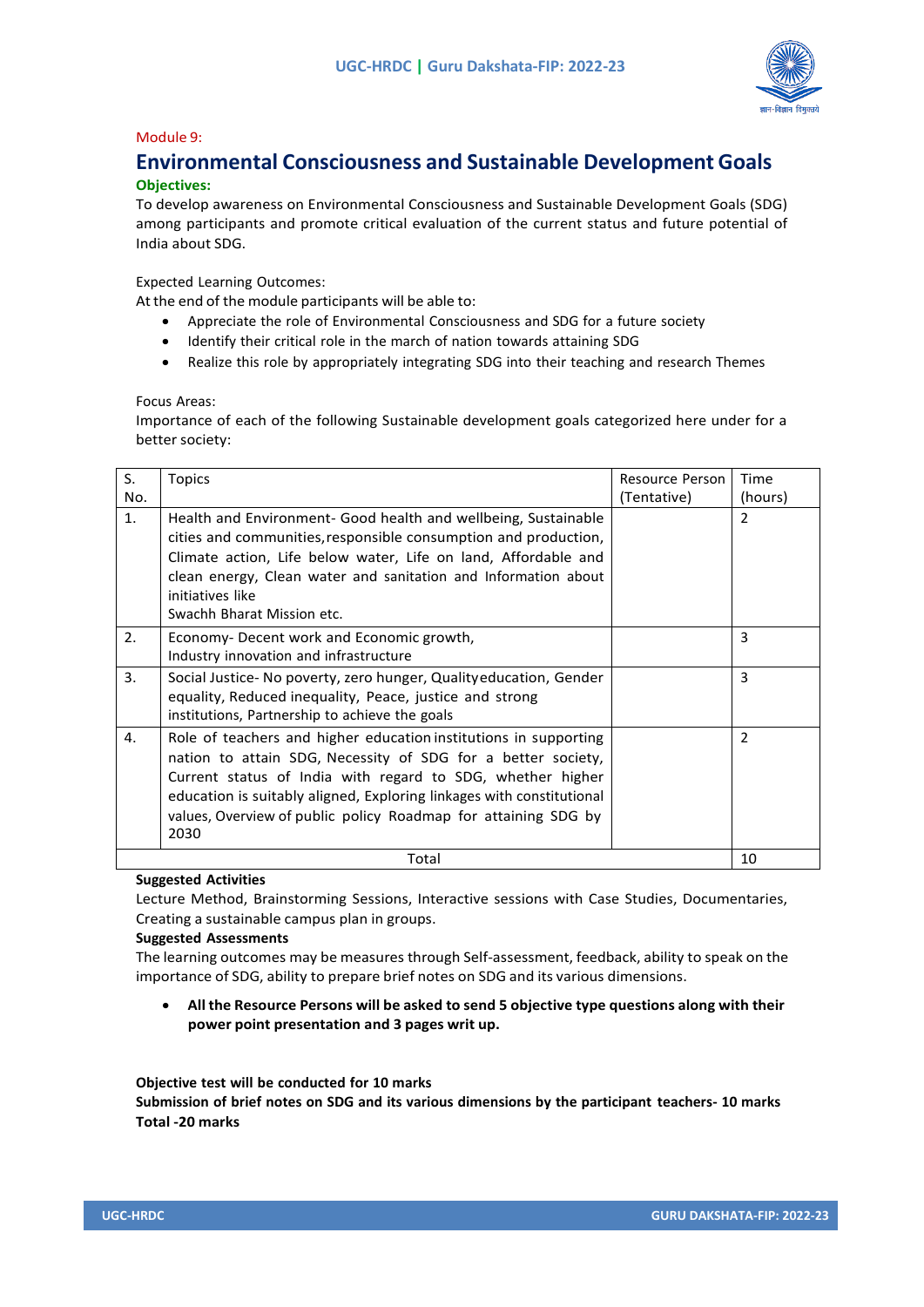

### **Module 10:**

### **Strategic Planning and Management**

### **Objectives:**

To make the participants to deal effectively with rapidly changing circumstances, improve internal management and institutional performance.

Learning Outcomes:

At the end of the course the participants will be able to:

- define goals and objectives; prepare vision/mission document ; do the SWOT analysis
- understand the work planning and its management (determine the meaning of bottom-up/ decentralized planning, democratized planning and perspective planning and how to carry these out.)
- understand the dynamic status of faculty members and enrolled students in the institutions (include the special considerations from the perspective of low performing students, students with special needs, gender, caste, minority etc. as well as needs of deprived areas in strategic planning)
- prepare strategic plans to coordinate at state and institutional levels
- envisioning Future Developing Organization Aspiration and Strategy for growth,
- develop the roadmap of excellence: from vision strategy
- create and develop a shared vision

### **Focus areas/Themes: Strategic Planning:**

| S.<br>No.      | <b>Topics</b>                                                                                                                                                                      | Resource Person<br>(Tentative) | Time<br>(hours) |
|----------------|------------------------------------------------------------------------------------------------------------------------------------------------------------------------------------|--------------------------------|-----------------|
| $\mathbf{1}$ . | Creating and developing a shared vision                                                                                                                                            |                                | 1.5             |
| 2.             | Preparing vision/mission document, state and institutional level<br>strategic plan.                                                                                                |                                | 1.5             |
| 3.             | Defining Goals & Objective                                                                                                                                                         |                                | $\mathbf{1}$    |
| 4.             | Understanding Planning : Meaning of bottom-up/ decentralized<br>planning, democratized planning and perspective planning                                                           |                                | $\mathbf{1}$    |
| 5.             | Understanding the perspective of low performing students, students<br>with special needs, gender, caste, minority etc. as well as needs of<br>backward areas in strategic planning |                                | 3               |
| 6.             | Envisioning Future-Developing Organization Aspiration and Strategy for<br>growth                                                                                                   |                                | $\mathbf{1}$    |
| 7.             | Roadmap of excellence from vision strategy                                                                                                                                         |                                | 1.5             |
| 8.             | Understanding work planning and its management                                                                                                                                     |                                | 1.5             |
| 9.             | Understanding dynamic status of faculty members and enrolled<br>students in theinstitutions: Coping mechanism with work, Strategy of<br>inter and intra university coordination    |                                | 3               |
|                | Total                                                                                                                                                                              |                                | 15              |

**Activities:** Brain storming sessions, Group activities and presentations, Moderator led discussions, Individual activity, Question and answer sessions Case Study, Discussion Group, Panel Discussion, Handson experiences.

**Assessments:** Development of Assessment metrics for Institutional effectiveness and learning outcomes. An assignment to reveal the enhancement in skill of strategic planning of the trainee teacher.

**Objective test will be conducted for 10 marks Brainstorming – 10 marks Seminar/microteaching – 10 marks Total – 30 marks**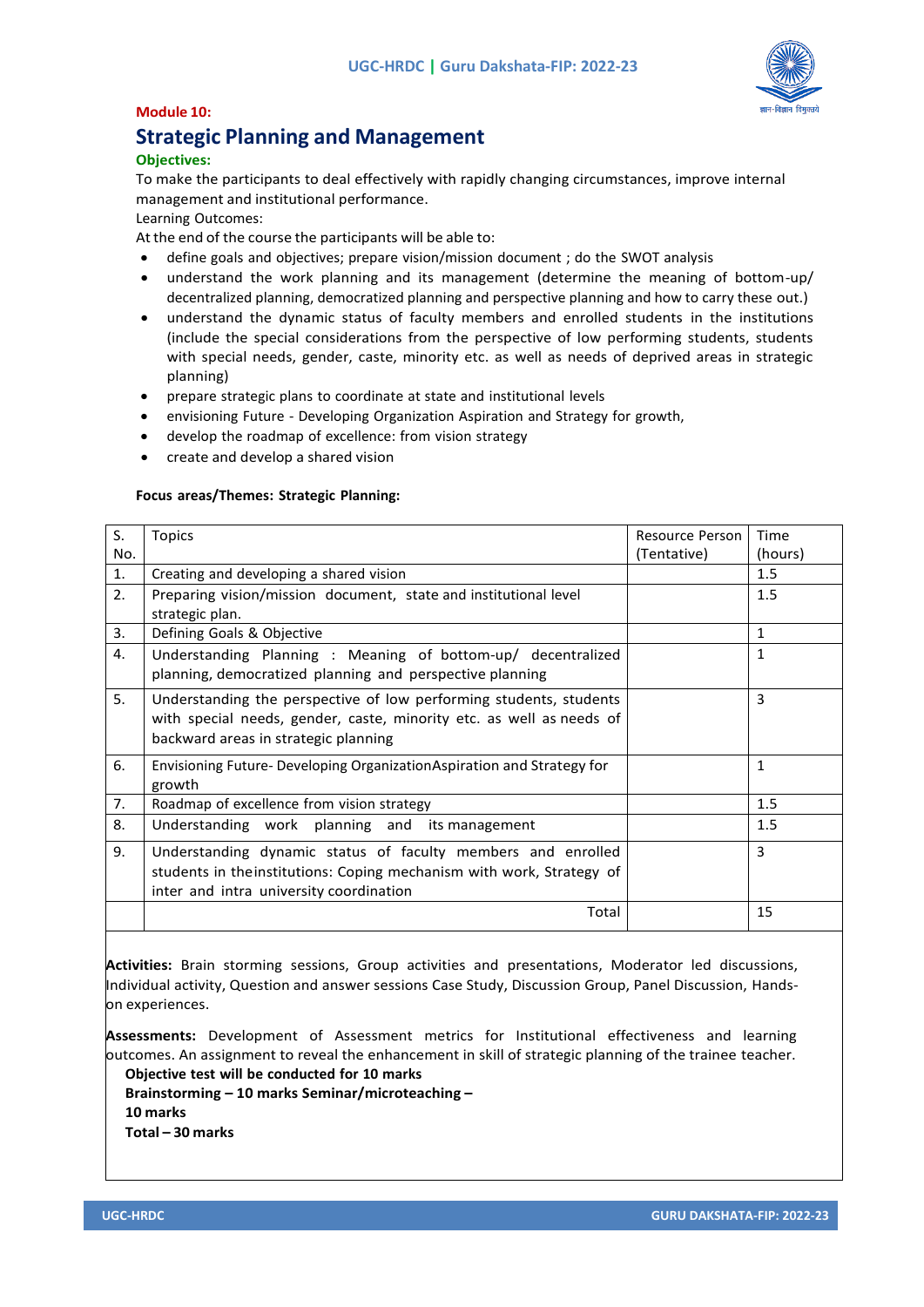

# **Assessment & Evaluation**

 **Marks can be given in this pattern for all modules. It will cover the assessment methods given in the Gurudakshta e-Book.**

| SN    | Particulars                   | <b>Modules</b>           |                          |                          |                          |                          |                          |                          |                              |                          |                              |       |
|-------|-------------------------------|--------------------------|--------------------------|--------------------------|--------------------------|--------------------------|--------------------------|--------------------------|------------------------------|--------------------------|------------------------------|-------|
|       |                               | $\mathbf{1}$             | $\overline{2}$           | 3                        | 4                        | 5                        | 6                        | $\overline{7}$           | 8                            | 9                        | 10                           | Total |
| 1.    | <b>Objective Test</b>         | 10                       | 10                       | 10                       | 10                       | 10                       | 10                       | 10                       | 10                           | 10                       | 10                           | 100   |
| 2.    | Seminar                       | $\blacksquare$           |                          | $\overline{\phantom{0}}$ | $\overline{\phantom{a}}$ | 20                       | $\overline{a}$           | $\overline{a}$           | $\overline{\phantom{a}}$     |                          | $\overline{a}$               | 20    |
| 3.    | Brainstorming                 | $\blacksquare$           | 10                       | $\overline{a}$           | $\overline{a}$           | $\overline{a}$           | $\overline{a}$           | $\overline{a}$           | $\overline{a}$               | $\overline{a}$           | $\overline{a}$               | 10    |
| 4.    | <b>Discussion</b>             | $\overline{\phantom{a}}$ | $\overline{\phantom{a}}$ | $\overline{a}$           | $\overline{\phantom{0}}$ | $\blacksquare$           | $\overline{a}$           | $\overline{a}$           | 10                           | $\overline{\phantom{a}}$ | $\overline{\phantom{a}}$     | 10    |
| 5.    | Individual Activity           | $\blacksquare$           | 10                       | $\overline{a}$           | $\overline{a}$           | $\overline{a}$           | $\overline{a}$           | $\overline{a}$           | $\overline{a}$               | $\overline{\phantom{a}}$ | $\overline{a}$               | 10    |
| 6.    | Exercise on                   | $\overline{\phantom{0}}$ | $\overline{\phantom{a}}$ | 10                       | $\overline{\phantom{a}}$ | $\overline{\phantom{a}}$ | $\overline{\phantom{a}}$ | $\overline{\phantom{a}}$ | $\qquad \qquad \blacksquare$ | $\overline{\phantom{a}}$ | $\qquad \qquad \blacksquare$ | 10    |
|       | Assessment and<br>Evaluation  |                          |                          |                          |                          |                          |                          |                          |                              |                          |                              |       |
| 7.    | E-content                     | $\overline{\phantom{a}}$ |                          |                          | 20                       |                          |                          |                          |                              | ۰                        |                              | 20    |
|       | Development                   |                          |                          |                          |                          |                          |                          |                          |                              |                          |                              |       |
| 8.    | Project Proposal              | $\overline{\phantom{a}}$ | $\overline{a}$           | $\overline{a}$           | $\overline{a}$           | $\overline{a}$           | 30                       | $\overline{a}$           | $\overline{a}$               | $\overline{a}$           | $\overline{a}$               | 30    |
| 9.    | Microteaching                 | $\blacksquare$           | $\blacksquare$           | $\overline{\phantom{0}}$ | $\overline{a}$           | $\overline{a}$           | $\overline{a}$           | 10                       | $\blacksquare$               | $\blacksquare$           | 10                           | 20    |
| 10.   | Assignment                    | $\overline{\phantom{a}}$ | $\overline{a}$           | $\overline{a}$           | $\overline{a}$           | $\overline{a}$           | $\overline{a}$           | 10                       | $\blacksquare$               | $\overline{\phantom{a}}$ | $\overline{a}$               | 10    |
| 11.   | Brief notes on SDG            | $\blacksquare$           | $\overline{\phantom{a}}$ |                          | L,                       |                          |                          |                          | $\overline{\phantom{a}}$     | 10                       | $\overline{\phantom{a}}$     | 10    |
|       | and its various<br>dimensions |                          |                          |                          |                          |                          |                          |                          |                              |                          |                              |       |
| 12.   | <b>Holistic Assessment</b>    | 2.5                      | 2.5                      | 2.5                      | 2.5                      | 2.5                      | 2.5                      | 2.5                      | 2.5                          | 2.5                      | 2.5                          | 25    |
| 13.   | Multiple Choice               | 2.5                      | 2.5                      | 2.5                      | 2.5                      | 2.5                      | 2.5                      | 2.5                      | 2.5                          | 2.5                      | 2.5                          | 25    |
|       | Test at the end               |                          |                          |                          |                          |                          |                          |                          |                              |                          |                              |       |
|       | covering all the              |                          |                          |                          |                          |                          |                          |                          |                              |                          |                              |       |
|       | modules                       |                          |                          |                          |                          |                          |                          |                          |                              |                          |                              |       |
| Total |                               | 15                       | 35                       | 25                       | 35                       | 35                       | 45                       | 35                       | 25                           | 25                       | 25                           | GT    |
|       |                               |                          |                          |                          |                          |                          |                          |                          |                              |                          |                              | 300   |

### **Total – 250**

**Holistic assessment – 25 Multiple Choice Test for all modules- 25Grand total will be 300.** If the teacher is able to score 210 marks out of 300, he/she will get 70 marks (70 and above  $-44'$  -**Grade.**